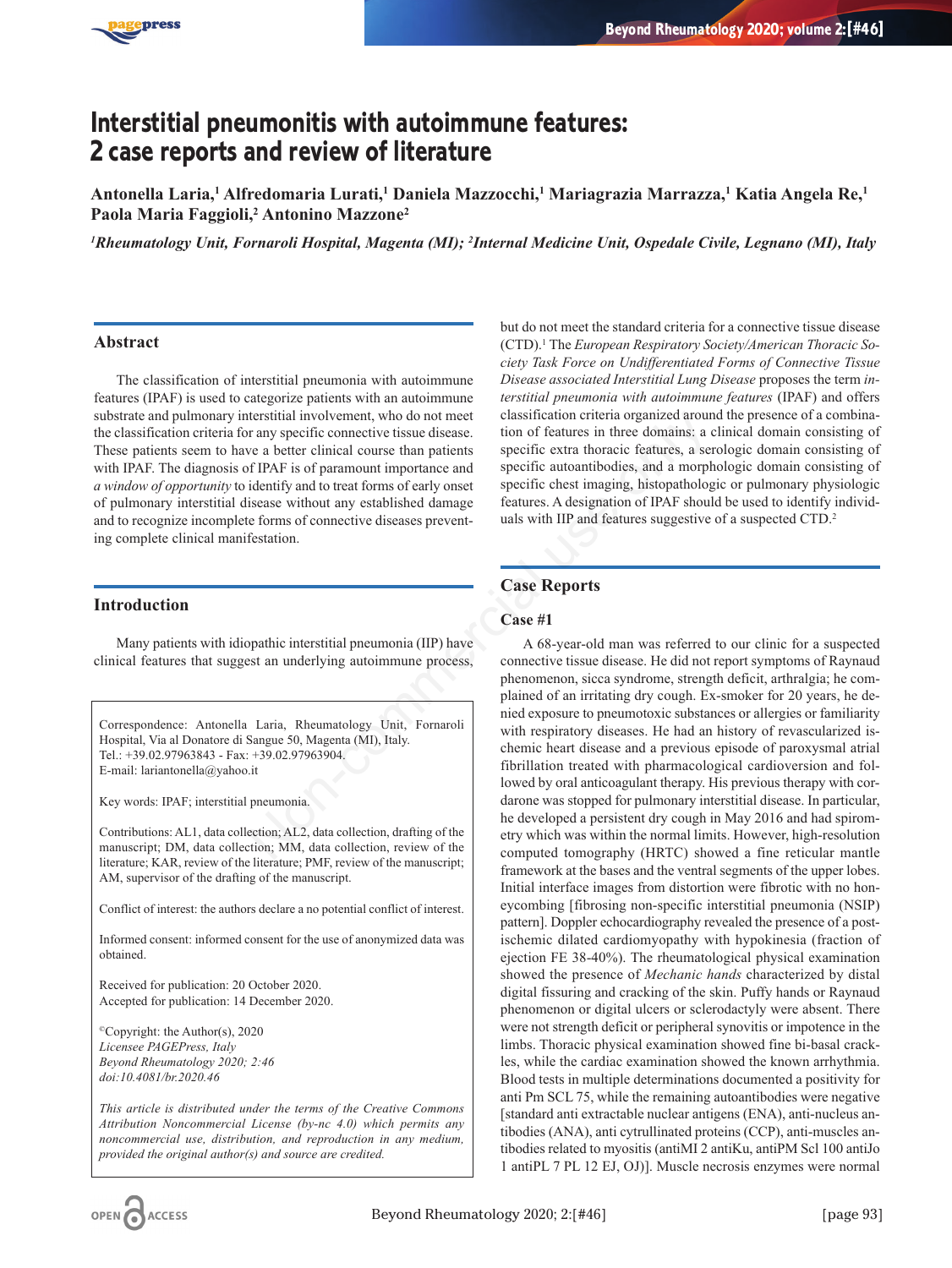

(aldolase, creatikinase CPK and transaminase GOT normal). A spirometry with carbon monoxide diffuse (DLCO) was performed: forced vital capacity (FVC): 80% of predicted, total lung capacity (TLC): 79% of predicted, DLCO/Va: 75% of predicted. 6 minutes walking distance (6MWD): 560 m (Nadir SpO $2$ , 93%). Test for tuberculosis (quantiferon) was negative. Patient performed a capillaroscopy and electromyography of the 4 limbs that were normal. Due to the heart cardiac comorbidity, bronchoscopy with broncho wash has not been done. On the basis of the pulmonary HRCT scan (confirmed in several CT), a multidisciplinary (pneumologist, radiologist and rheumatologist) diagnosis of fibrosing NSIP with IPAF characteristics was made (positivity for Pm Scl 75 mechanic's fingers). It was decided in agreement with pulmonologists to start a steroid therapy to scale with prednisone 25 mg day for 1 month and to follow gradual tapering.

#### **Case #2**

The patient was a 64-year-old woman with a history of gastroesophageal reflux disease developed years earlier (with previous gastric fundoplication surgery) and familiarity for Sjögren (sister) and pulmonary fibrosis (father). She was diagnosed with Morphea in 2015 and treated with topical therapy. She had autoimmune blood tests which were positive for the antiphospholipid antibodies (lupus anticoagulant, antibeta 2 glycoprotein I GPI) with a high titer positivity of the rheumatoid factor. The remaining rheumatological autoimmunity and muscle enzyme tests were normal. Tuberculosis test was negative and acute phase reactants were normal. For reported dysphagia, she performed esophageal manometry with evidence of hypokinetic changes in peristalsis compatible with a connective tissue disease. A digestive X ray confirmed esophageal hypokinesia, while a pH impedance measurement did not show any reflux. The patient underwent capillaroscopy that excluded any disease with a scleroderma pattern. She reported no symptoms of Raynaud phenomenon, sicca syndrome, strength deficit, arthralgia and peut years emert (with previous gase<br>
example the constant province of start and the dimiliarity for Sjögern (sister) and<br>
to escalate quickly.<br>
the was diagnosed with Morphea in<br>
to escalate quickly.<br>
and autoimmum blood<br>

only complained of an irritating dry cough. HRCT showed a thickening of the interstitium at the bases and thickened septa, many ground glass areas, panel compatible with NSIP (Figures 1 and 2). Also esophageal dilation was reported. Bronchoscopy was performed with bronchoalveolar lavage and revealed mild lymphocyte infiltrate, desquamation of endoalveolar macrophages and the presence of some giant cells. Spirometry was normal, while capillary alveolar diffusion was slightly reduced. The rheumatological physical examination showed Morphea in the lower third of the right leg and in the lower right abdominal quadrants. She had no of puffy hands or digital ulcers or microstomy or skin calcifications and no synovitis. The thoracic physical examination showed fine bi-basal crackles. Spirometry with DLCO showed FVC: 80% TLC: 79% DLCO/Va: 55% 6MWD: 385 m (Nadir SpO<sub>2</sub> 90%). Also, in this case a multidisciplinary approach was adopted. According to pulmonologists, she was diagnosed with NSIP with IPAF (morphea, relaxation of esophagus of the esophagus, antiphospholipid antibodies and rheumatoid factor positive, 1 sister with Sjögren). We decide to start azathioprine 50 mg day and prednisone 25 mg day to escalate quickly.

## **Discussion**

Interstitial pneumonias are a large group of diseases mainly characterized by an excessive deposition of extracellular matrix in the alveolar interstitium, which can lead to lethal respiratory failure. They can be idiopathic or secondary to smoking, environmental exposures or autoimmune diseases.3 The term *interstitial pneumonia with autoimmune features* was proposed to classify patients with an interstitial lung disease (ILD) associated with clinical or serological characteristics of autoimmune diseases, but who do not meet fully the classification criteria for specific connective tissue dis-



**Figure 1. High-resolution computed tomography image suggesting nonspecific interstitial pneumonia. Note the ground glass areas at the lung bases bilaterally and thickening of the septa.**



**Figure 2. High-resolution computed tomography image suggesting nonspecific interstitial pneumonia. Note the ground glass areas at the lung bases bilaterally.**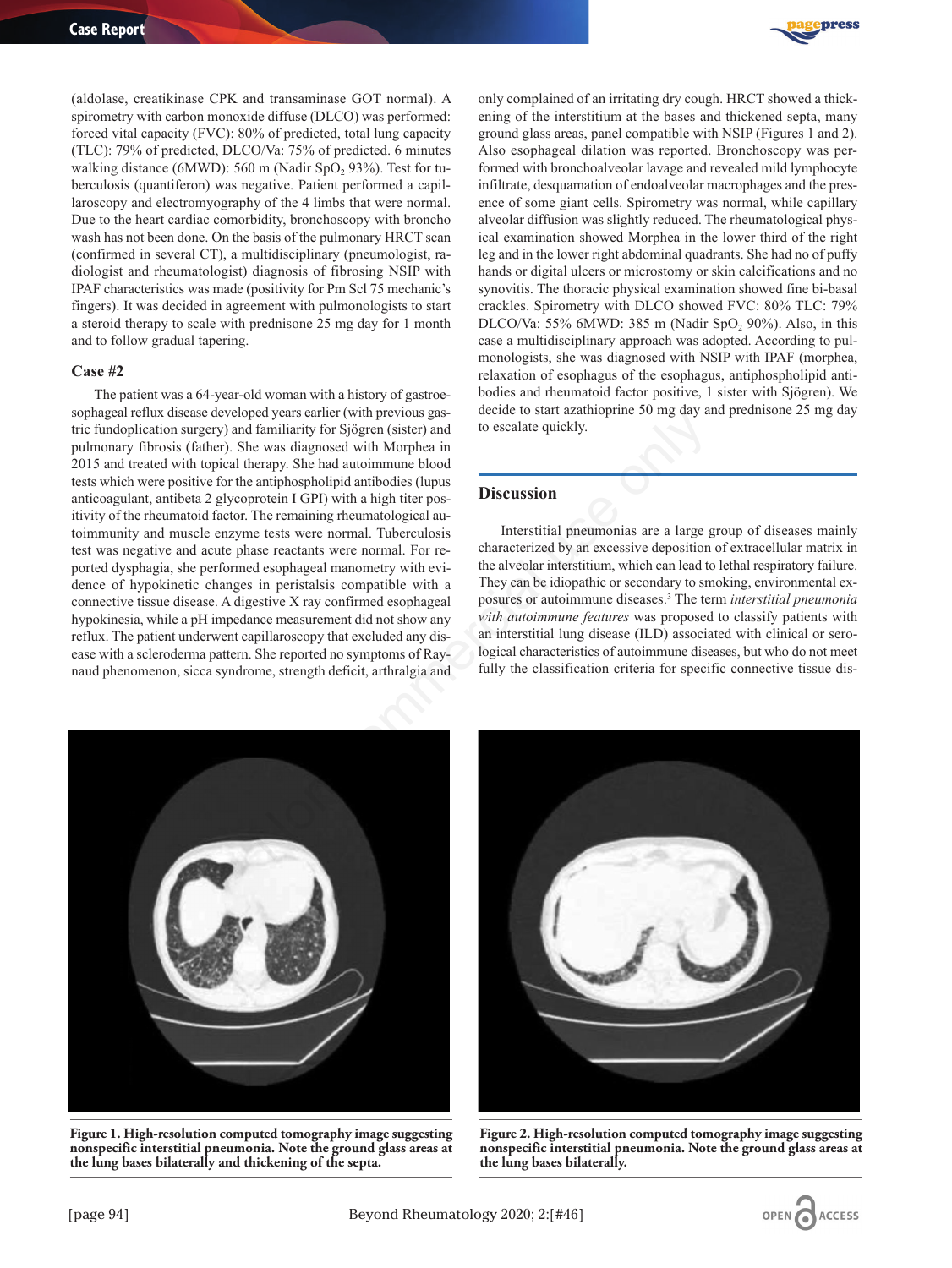

eases.4 The proposed classification criteria for IPAF are described in by Fisher *et al*. <sup>2</sup> The proposed criteria reflect the expert panel opinion and will need to be validated on the basis of prospective research studies. The presence of interstitial pneumonia on HRCT imaging and/or in surgical lung biopsy is necessary for the classification of IPAF. An additional condition required for the classification of IPAF is the exclusion of known causes for interstitial pneumonia. Furthermore, patients should not meet criteria for a defined CTD.<sup>2</sup> The classification criteria revolve around three central domains: a clinical domain consisting of specific extra-thoracic features, a serologic domain consisting of specific circulating autoantibodies, and a morphologic domain consisting of specific chest imaging features, histopathologic features or pulmonary physiologic features. To be classified as having IPAF, the patient must meet all of the aforementioned criteria and have at least one feature from at least two of the domains**.** In the clinical domain, specific clinical features suggestive of an underlying CTD are included. Some features, such as Raynaud's phenomenon, palmar telangiectasia, distal digital tip ulceration and digital oedema, are specific signs for systemic sclerosis that can be highlighted during the clinical visit .5,6 Other specific features, such as digital fissuring (*mechanic hands*) and persistent rash on the digital extensor surfaces (Gottron's sign), are indicative of anti-synthetase syndrome or systemic sclerosis-myositis overlap associated with PM-Scl antibody positivity.7,8 The use of nailfold microscopy is helpful to identify capillary loop abnormalities that can be predictive of CTDs.<sup>9</sup> Peripheral joint synovitis, but not joint pain alone, is included as an IPAF criterion, while other non-specific features, such as alopecia, photosensitivity, oral ulcers, weight loss, sicca symptoms, myalgia or arthralgia, are not included. In the serologic domain, less specific serologic markers, such as low-titer ANA, low-titer rheumatoid factor (RF), erythrocyte sedimentation rate, C-reactive protein or creatine phosphokinase, are not included. ANCA panel positivity is not included in the serologic domain, because it positivity is related with vasculitides are associated with the vasculitides rather than the CTD-ILD spectra of disorders. Low-titer ANA positivity with a diffuse, homogeneous or speckled staining pattern is excluded, because weak ANA positivity is present in many non-rheumatic patients and even in *healthy* control populations . Trainmorm and agrid oceanine presentic units of throtolastic organization involved<br>is that can be highlighted during the clinical usi with or without bronchiolar intral<br>features, such as digital fissuring (*me* LIP is cha

Similarly, low titre positivity for RF, which is often present, for example, in otherwise healthy elderly subjects, was excluded.<sup>2</sup> In particular, it is necessary to have a titer of ANA diffuse or homogeneous or speckled staining pattern, positivity at least 1:320 and an high-titer RF values (defined as greater than or equal to twice the upper limit of normal) to meet IPAF inclusion criteria.<sup>10,11</sup> Instead ANA positivity, with either a nucleolar or centromere-staining pattern, is included as an IPAF criterion regardless of the titer, because of a strong association with systemic sclerosis.10 In accordance with current guidelines for ANA testing, the preferred method for the ANA assay is indirect immunofluorescence, because the ELISA assay for ANA testing could give false negatives in subsets of patients with systemic sclerosis.<sup>12,13</sup> For the other autoantibodies, any value above the upper limit of normal is considered positive. It is known that serologic testing may be repeated for various reasons, such as when an autoantibody titer is borderline positive. However, for the purposes of IPAF criteria, serologic testing does not need to be repeated, if positive**.** The patterns commonly found in CTD-ILD and that suggest an underlying autoimmune process are NSIP, organizing pneumonia (OP), NSIP with OP, and lymphoid interstitial pneumonia (LIP).14 A radiologic pattern of usual interstizial pneumonia (UIP) is most frequently associated with rheumatoid arthritis;<sup>15</sup> therefore a radiologic UIP pattern is as-

sociated to IPAF only in the presence of at least one feature from the other two domains (a clinical feature or a serologic feature) or another morphologic feature. NSIP's ongoing CT alterations are characterized by basal predominant reticular abnormalities with traction bronchiectasis, peri-bronchovascular extension and subpleural sparing, frequently associated with ground-glass attenuation.16 OP's ongoing CT alterations are characterized by bilateral patchy areas of consolidation with a subpleural and lower lung zone predominance,<sup>17</sup> while HRCT findings suggestive of LIP are defined as predominantly peri-bronchovascular cysts, with or without ground glass opacities or reticular abnormalities. A NSIP pattern is histologically characterized by interstitial inflammation and alveolar wall fibrosis with a uniform appearance.16,17 A cellular NSIP pattern demonstrates a mild to moderate interstitial chronic inflammatory infiltrate with little fibrosis, while the fibrosing NSIP pattern is mainly characterized by interstitial thickening with uniform fibrosis and little cellular inflammation.17 Histologically, the OP pattern is a patchy alveolar filling process characterized primarily by tufts of fibroblastic organization involving alveolar ducts and alveoli with or without bronchiolar intraluminal polyps. Histologically, LIP is characterized by polyclonal and inflammatory cellular infiltrates, which may be diffuse and interstitial and/or which may form nodular lymphoid aggregates with or without germinal centres.<sup>17</sup> In addition to interstitial pneumonia, the presence of several concurrent thoracic manifestations is another characteristic often encountered among patients with CTD.2 Although the IPAF criteria classification needs to be revisited, recognizing patients with IPAF is of paramount importance and *a window of opportunity* to identify and treat forms of early onset of pulmonary interstitial disease without established damage as well as recognize incomplete forms of connectivopathies preventing a complete disease manifestation.

## **Conclusions**

A designation of IPAF should be used to identify individuals with IIP and features suggestive of suspected CTD. The collaboration between rheumatologists and pneumologists is very important to recognize this interstitial pneumonia. As shown in the literature, IPAF patients compared to IIP tend to be younger, predominantly females and with NSIP pattern, but especially they achieve better performance in pulmonary function tests and need less  $O_2$  support.

### **References**

- 1. Luppi F, Athol U. Wells. Interstitial pneumonitis with autoimmune features (IPAF): a work in progress. Eur Respir J 2016;47:1622-4.
- 2. Fischer A, Antoniou KM, Brown KK, et al. An official European Respiratory Society/American Thoracic Society research statement: interstitial pneumonia with autoimmune features. Eur Respir J 2015;46:976-87.
- 3. Travis WD, Costabel U, Hansell DM, et al. ATS/ERS committee on Idiopathic Interstitial Peumonias, an official American Thoracic Society/European Respiratory Society statement: update of the international multidisciplinary classification of idiopathic interstitial pneumonias. Am J Respir Crit Care Med 2013;188;733-43.
- 4. Sambataro G, Sambataro D, Torrisia SE, et al. Clinical, sero-